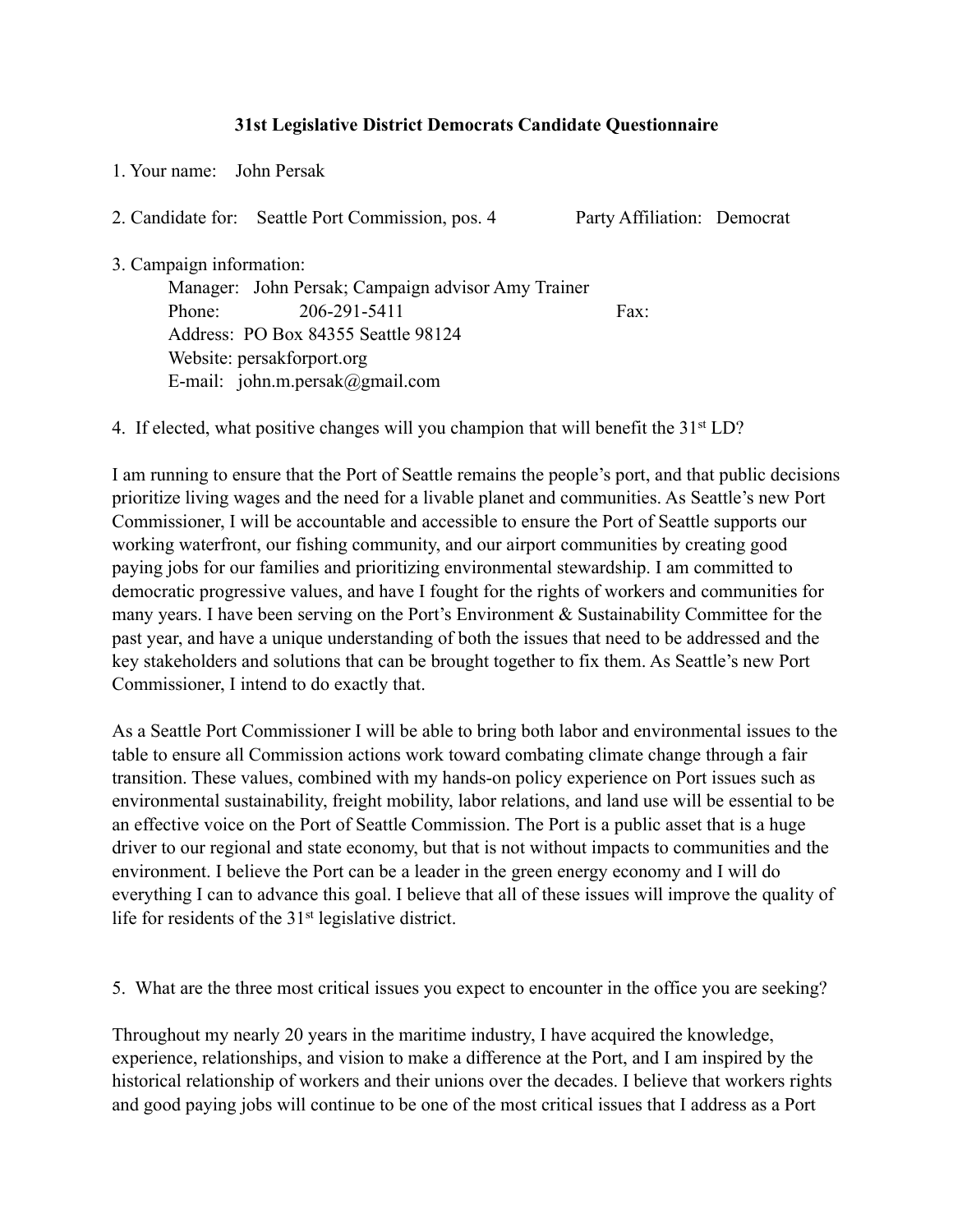Commissioner. This will include protecting our industrial land base, especially our working waterfront, to make sure our maritime-based economy can continue to thrive and provide a solid base for our middle class families.

Second, equity issues need to be addressed by the Port, as environmental and social justice issues are prevalent in many pockets of King County. My experience in working on these important issues is that disenfranchised communities often bear the brunt of environmental impacts, both because housing tends to be less expensive in industrial areas and residents lack the access to impact decisions on land uses and policies that may be harmful to their interests. I understand this first hand, as the recent Heath Impact Analysis of the Duwamish area (where I live) provides comprehensive examples of these issues and resulting impacts. The HIA also presents a paradox: how can these communities benefit from reversing the impacts of pollution, when the resulting rise in livability scores raises rents and promotes gentrification, which displaces the very communities that promoted these environmental health improvements? We need to find a way for policymakers to make relevant and effective decisions on community priorities that don't have unintended consequences.

I support community-centered policy making bodies that are culturally relevant and knowledgeable of the economic circumstances of the community as most likely to be successful, but the Port must be willing to engage these communities and remain committed to supporting the outcomes. There has been a great degree of success with this model around the Duwamish River Cleanup Coalition as a technical advisory group to the community in making sure that disparate groups are enfranchised in Superfund Cleanup as administered by the EPA. I advocated for this model along with environmental allies on the Port's Energy and Sustainability Committee this past year, and as a Commissioner I will ensure the implementation of the policies adopted in April 2017.

Finally, I believe that the Port needs to be a stronger environmental leader. We are extremely fortunate in King County to live in a region endowed with so much wildlife, marine diversity and natural beauty. A substantial portion of our regional economy, including airport and cruise ship tourism, fishing and shipment of Washington products, is dependent upon a healthy ocean economy. As a Port Commissioner, I would feel a strong duty to restore and protect in any way possible our marine environment to ensure those industries dependent upon it could continue. This includes promoting shipping that causes less ocean noise for marine mammals, uses cleaner fuels and has the lowest possible air emissions.

I feel that the same sense of duty applies to SeaTac International Airport and its resulting air pollution as the largest contributor to greenhouse gas emissions and harmful diesel particulate emissions. Since growth is planned that will increase these emissions, the Port needs to better focus on carbon reduction strategies to make the largest impact in the shortest amount of time, in order to meet the goal of carbon neutrality by 2050. Such strategies include increasing the use of biofuels, electric-powered ground equipment, cold ironing, fuel saving aviation technologies, better use of transit and electric vehicles for passenger transport, solar technologies for on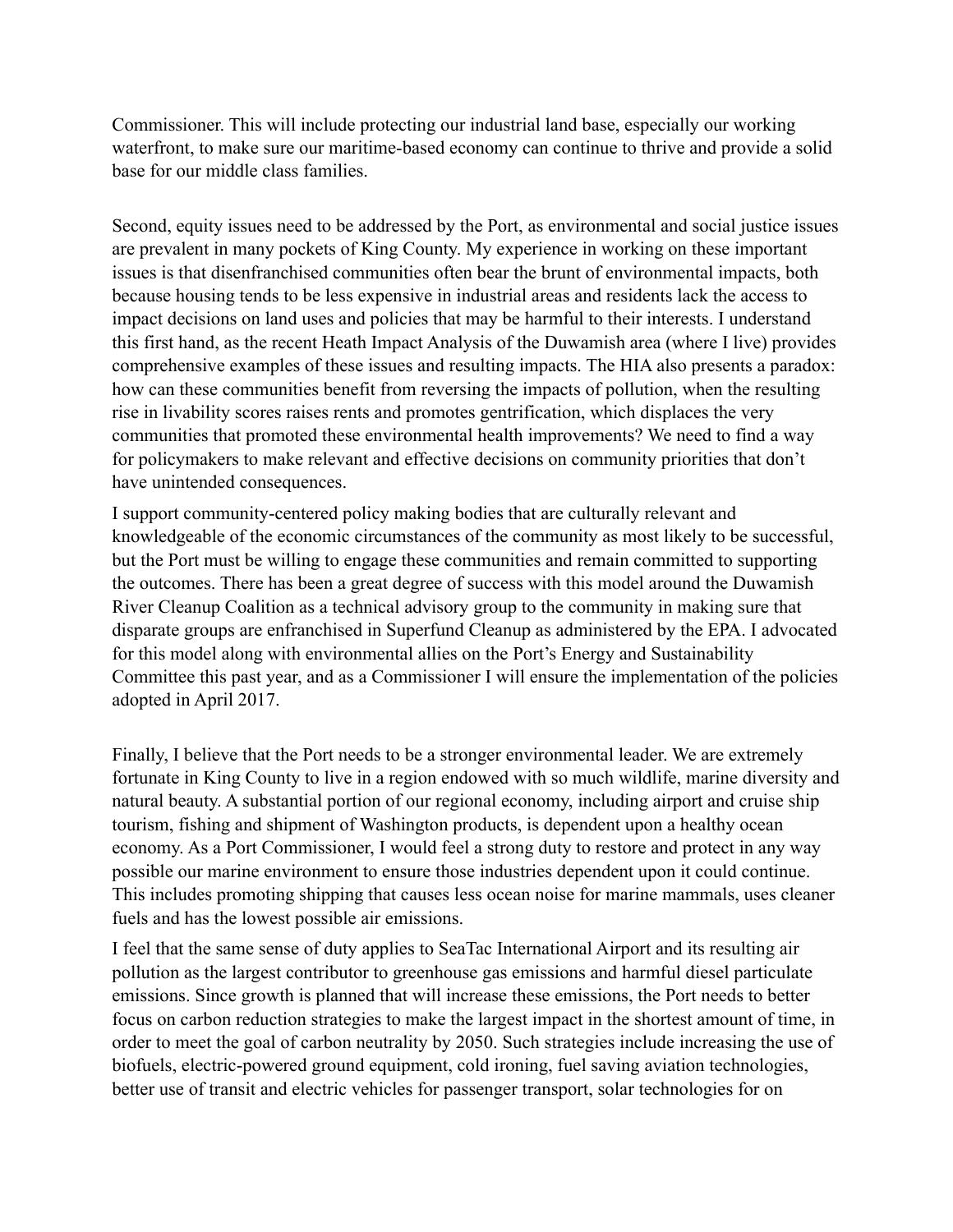ground operations and building management, and funding/planning that promotes efficient freight mobility. All of these strategies should be used to reverse carbon outputs in relation to economic growth, and will help improve the quality of life for residents most impacted by the airport.

6. Please give us an example of when you had to a make a critical decision that, due to its impact on others, was difficult. Tell us why you made your decision and what, if any, actions you took to mitigate any negative results.

My past experience in collective bargaining informs this example. Most often, decisions have to be made toward the outcome of coming to agreement between a union and an employer that falls short of the ideals of those on both sides of the table, when reaching a tentative agreement. Explaining the process of the outcome and the limitations to meeting expectations to key stakeholders and opinion makers is crucial to both coming to an agreement, as well making a presentation and gaining acceptance of the overall outcome.

7. What methods will you employ to communicate with your constituency on a regular basis?

I will always have an open-door policy as a Port Commissioner, and regularly use social media to connect and communicate. I will also be happy to hold town hall style meetings and to meet with various constituent groups as concerns arise.

8. What other information would you like us to consider?

I am grateful and proud to have earned the endorsement of numerous organizations and leaders, including the following as of June  $26<sup>th</sup>$ .

## **Organizations**

I have received the following endorsements, all of them sole endorsements unless otherwise noted:

1st District Democrats \* 11th District Democrats \* 34th District Democrats

36th District Democrats \* 43rd District Democrats \* 46th District Democrats

47th District Democrats \* 48th District Democrats \* 32nd District Democrats (dual)

41st District Democrats (dual) \* King County Young Democrats (dual)

Martin Luther King jr. County Labor Council \* Pierce County Central Labor Council

Amalgamated Transit Union Local 587 \* LU 196 Pile Drivers and Divers

IAM District 751 \* OPEIU Local 8 \* IBEW Local 46 \* SEIU Local 6